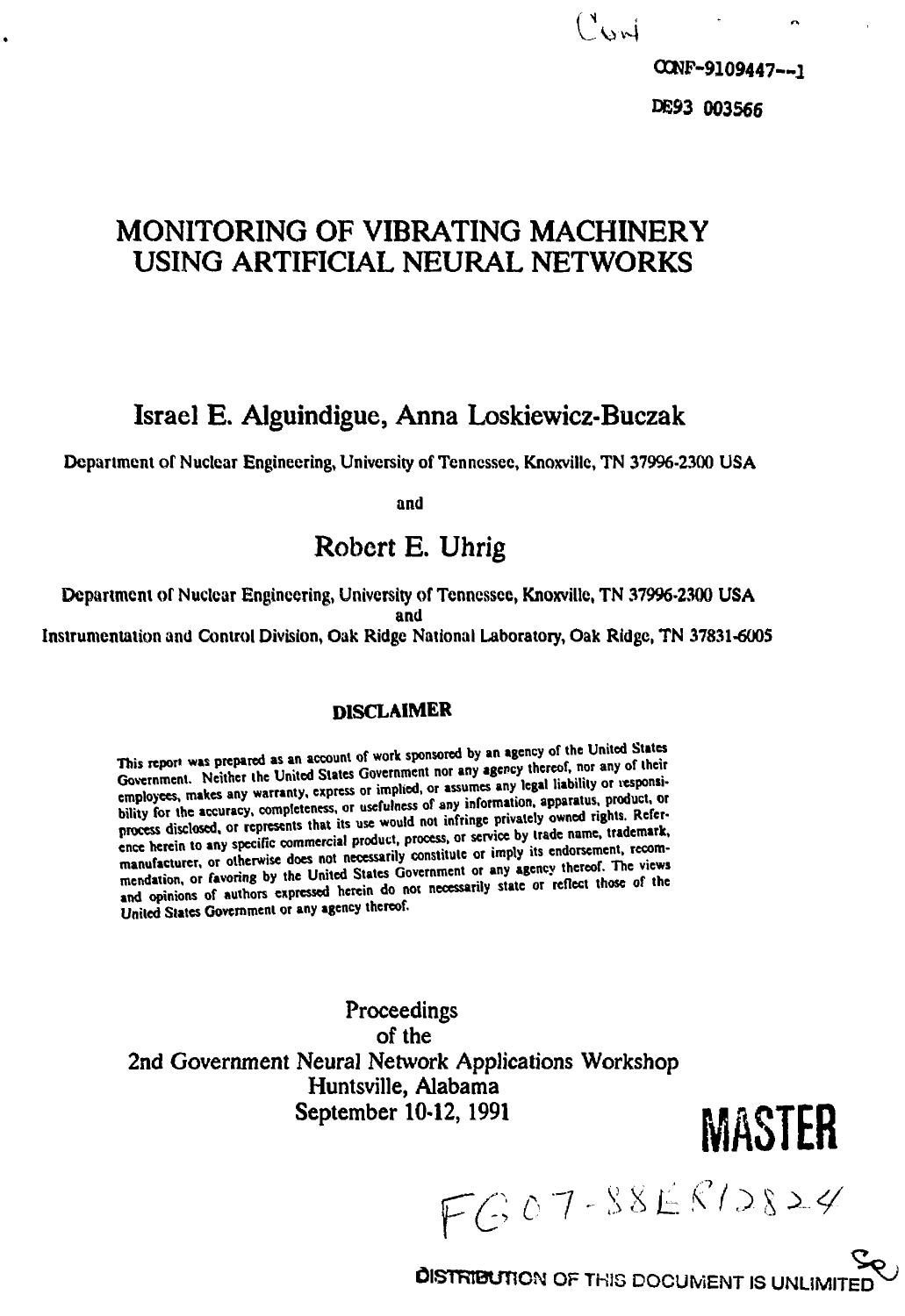### **UNCLASSIFIED**

## **MONITORING OF VIBRATING MACHINERY USING ARTIFICIAL NEURAL NETWORKS**

## I. E. Alguindigue<sup>1</sup>, A. Loskiewicz-Buczak<sup>1</sup>, and R. E. Uhrig<sup>1,2</sup>

**The University of Tennessee, Knoxville, TN 37996-2300 'Oak Ridge National Laboratory, Oak Ridge, TN 37831-6005**

#### **INTRODUCTION**

**The primary source of vibration in complex engineering systems is rotating machinery. Vibration signatures collected from these components render valuable information about the operational state of the system and may be used to perform diagnostics. For example, the low frequency domain contains information about unbalance, misalignment, instability in journal bearing and mechanical looseness; analysis of the medium frequency range can render information about faults in meshing gear teeth; while the high frequency domain will contain information about incipient faults in rolling-element bearings. There is a large body of literature available that describes the type of vibration signals to be expected for faults in typical systems and the analysis techniques that can be used for early detection of faults, references 1 and 2 present a discussion on actual phenomena and their individual characteristics. In addition, trend analysis may be performed by comparing the vibration spectrum for each machine with a reference spectrum and evaluating the vibration magnitude changes at different frequencies. Standards, such as the ISO 2372 and 3945, may be used to determine the severity of the changes.**

**This form of analysis for diagnostics is often performed by maintenance personnel monitoring and recording transducer signals and analyzing the signals to identify the operating condition of the machine. This method has proven to be effective in identifying potential failures before they occur. With the advent of portable fast Fourier transform (FFT) analyzers and "laptop" computers, it is possible to collect and analyze vibration data on site and detect incipient failures several weeks or months before repair is necessary. Indeed, it is often possible to estimate the remaining life of certain systems once a fault has been detected. Hence, there is considerable motivation to design systems to automatically perform this analysis on a real-time basis in a reproducible manner.**

**RMS velocity, acceleration, displacements, peak value, and crest factor readings can be collected from vibration sensors. To exploit all the information embedded in these signals, a robust and advanced analysis technique is required. Our goal is to design a diagnostic system using neural network technology, a system such as this would automate the interpretation of vibration data coming from plant-wide machinery and permit efficient on-line monitoring of these components.**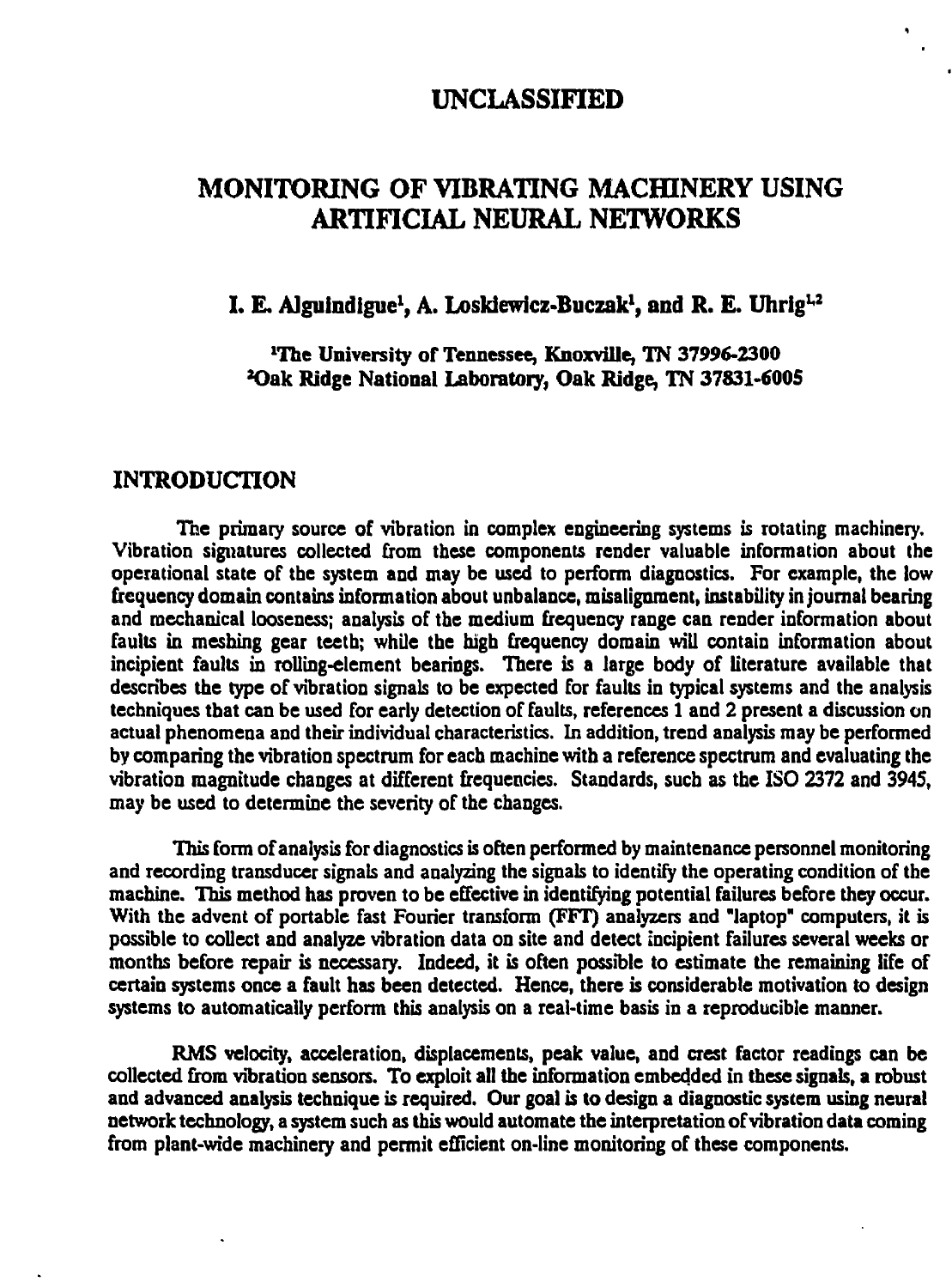#### **NEURAL NETWORKS FOR THE ANALYSIS OF SPECTRAL SIGNATURES**

**A network of artificial neurons (usually called a neural network) is a data processing system consisting of a number of simple, highly interconnected processing elements in an architecture inspired by the structure of the cerebral cortex portion of the brain. As a result, neural networks are often capable of doing things which humans or animals do well but which conventional computers often do poorly. Perhaps the most important characteristic of neural networks is the ability to model processes and systems from actual data. The neural network is supplied with data and then "trained" to mimic the input-output relationship of the process or system. Neural networks are also able to recognize patterns, even when the information comprising these patterns is noisy, sparse, or incomplete.**

**To perform spectral monitoring of components in an operating engineering system, signatures are collected from plant components and analyzed to detect features which reflect the operational state of the machinery. For the analysis of vibration data, neural networks may be used as classifiers. To perform classification it is necessary to attach to each spectral signature a label which describes the operational state of the machine at the time of collecting the signature. The input to the network is a spectrum (or a compressed version) and the output is the class label. The network is trained to identify an arbitrary pattern as a member of a state among a set of possible states.**

#### **METHODOLOGY**

**We have secured vibration data from a steel sheet manufacturing mill consisting of measurements of "laminar Dow" table rolls in the facility. There is a total of 246 rolling elements monitored, 39 of which were faulty. Among the faulty signatures 26 reflected single faults in the rollers and 13 were collected from rollers with more than one fault. Data were collected at 9 different locations on each machine and spectra generated using FFT techniques. Each spectrum contains 150 points in the range 1 Hz to 500 Hz and only one data set per machine was used to perform the diagnostics. The general problem areas are misalignment, improper lubrication, looseness, wear in motor brushes and damage to inboard and outboard bearings. The low frequency** spectra was used because these faults can usually be identified by detecting specific features in this **range of the spectrum.**

**The readings collected by the nine sensors on a roller at time t are correlated but not identical in amplitude (Figure 1). There are three reasons for the difference : first, the vibration levels are different throughout the machine; second, the effect of neighboring vibrations is not uniform; and finally, faults which are particular to a bearing located near a sensor are not always recorded by other sensors. To compensate for these differences, we produced a single signature per machine by averaging the spectra from the nine sensors (Figure 2). The range of the spectral data was (0.0,1.0), these values were not normalized or enhanced by any method.**

**We are addressing the problem of classifying vibration signatures in two phases. Phase I includes compression of the spectral signatures using Recirculation networks. Phase II comprises tLe classiGcation of the compressed patterns using the Backpropagation algorithm. Compression is an important issue in the context of this analysis because we deal with a very large data set and reducing the dimensionality of the patterns decreases the training time. The Recirculation network acts also as a feature detector by emphasizing the features of the spectrum which are particular to each fault (Figure 3). The organization the system is depicted in Figure 4.**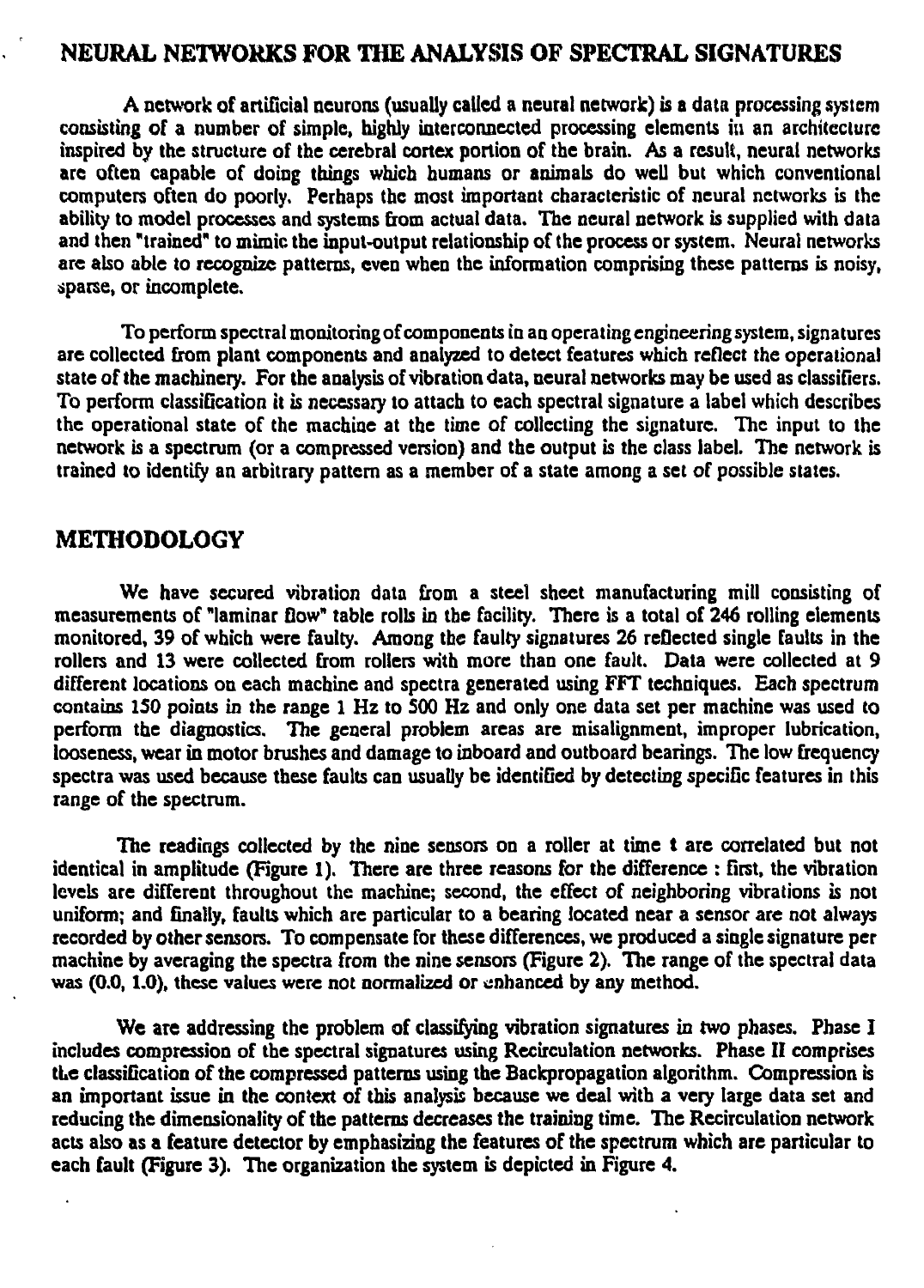

Figure 1. Spectra from 9 Sensors (Misaligned Roller)





Figure 4. Organization of the Neural Network Vibration Analyzer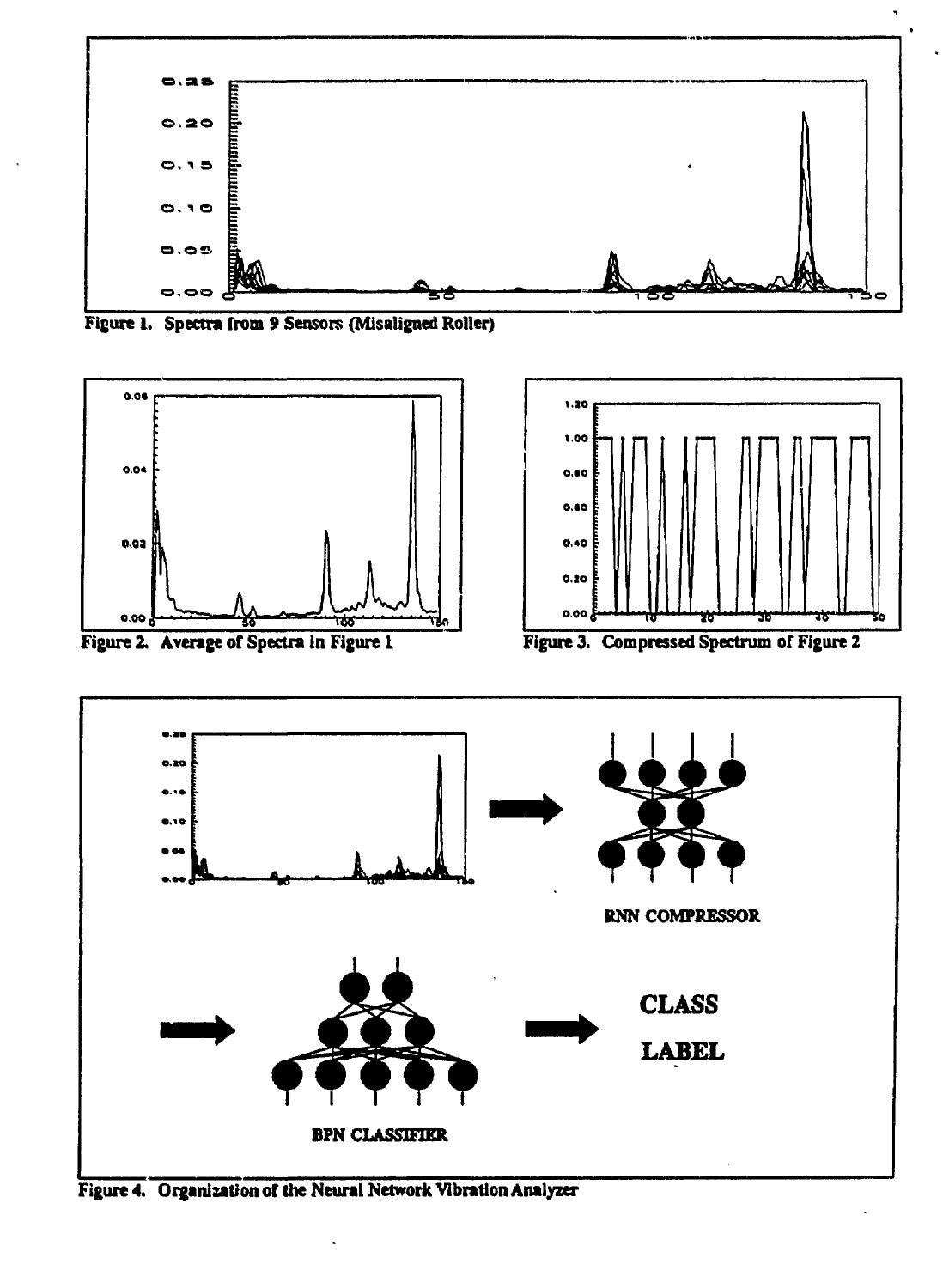**The Rccirculatian network (RNN) algorithm [3] is autoassociative in nature and in its simple version has only two trainable layers: a visible layer and a hidden layer. The purpose of training is to construct in the hidden layer a representation of the data presented at the visible layer (the input** vector). If the number of hidden units is less than the number of visible units, the hidden **representation is a compressed version of the input vector. Using the Recirculat'on network a compression ratio of 3/1 was achieved. The network takes as input a ISO-point spectrum and produces as output a SO-point signature. This signature becomes the input to the Backpropagation network which performs the classification.**

**Backpropagation (BPN) is a multi-layer, fully connected heteroassociative network. The BPN algorithm [4] computes the weights between pairs of processing elements such that the difference between the actual output and the desired output is minimized in a least squared sense. The Backpropagation network used in our system has a SO-neuron input layer, a 26-neuron hidden layer and an output layer with one neuron corresponding to each identifiable fault. For multiple faults, more than one neuron is activated corresponding to the appropriate combination of faults.**

#### **RESULTS**

**For this project we used the version of the Recirculation network included in the** NeuralWorks Professional<sup>(™)</sup> running on a Zenith 386SX machine. The network was trained for **12,000 epochs until the error was reduced to 0.02. The network's output was a set of compressed 50-potnt signatures, these signatures were later used without normalization to train the classifier. The classifier network was trained on single-fault signatures describing misalignment, bearing problems, wear in motor brushes, inadequate lubrication and looseness. The network learned for 12,000 epochs on a SUN SPARC workstation using the Backpropagation version of PLEXI<™>. Each of the nodes in the output layer of the classifier had a linear threshold function centered around 0.5.** The function reports a '1' if the output of the node is greater than 0.5 and reports a '0' if the output of the node is less than or equal to  $0.5$ . A '1' indicates the presence of a fault in the roller while a **'0' indicates absence of a particular i\_.:lt.**

**The classifier network was trained with 75% of the single-fault patterns in the original set, the remaining patters (25%) were used exclusively for testing. Recalling of the set of single faults was 100% accurate. The data from rollers with multiple faults (13 patterns) were not used for training because we wanted to use these patterns as special cases for recall. If we recall using these data we are able to identify only the most prominent fault in the roller.**

#### **CONCLUSIONS**

**We are working on the implementation of a methodology for interpreting vibration measurements based on neural networks. We feel that neural networks can provide a methodology for improving the analysis of spectral data, and a viable alternative to PSD analysis for monitoring and diagnostics of vibrating components; the anticipated advantage of developing such a system is the possibility of automating the monitoring and diagnostic processes.**

**The averages of signatures coming from different sensors on a machine is a good indicator of vibration behavior. Since the vibration increases due to different faults is not detected by all sensors, the average provides an overall estimate of the vibration levels at each frequency. For**